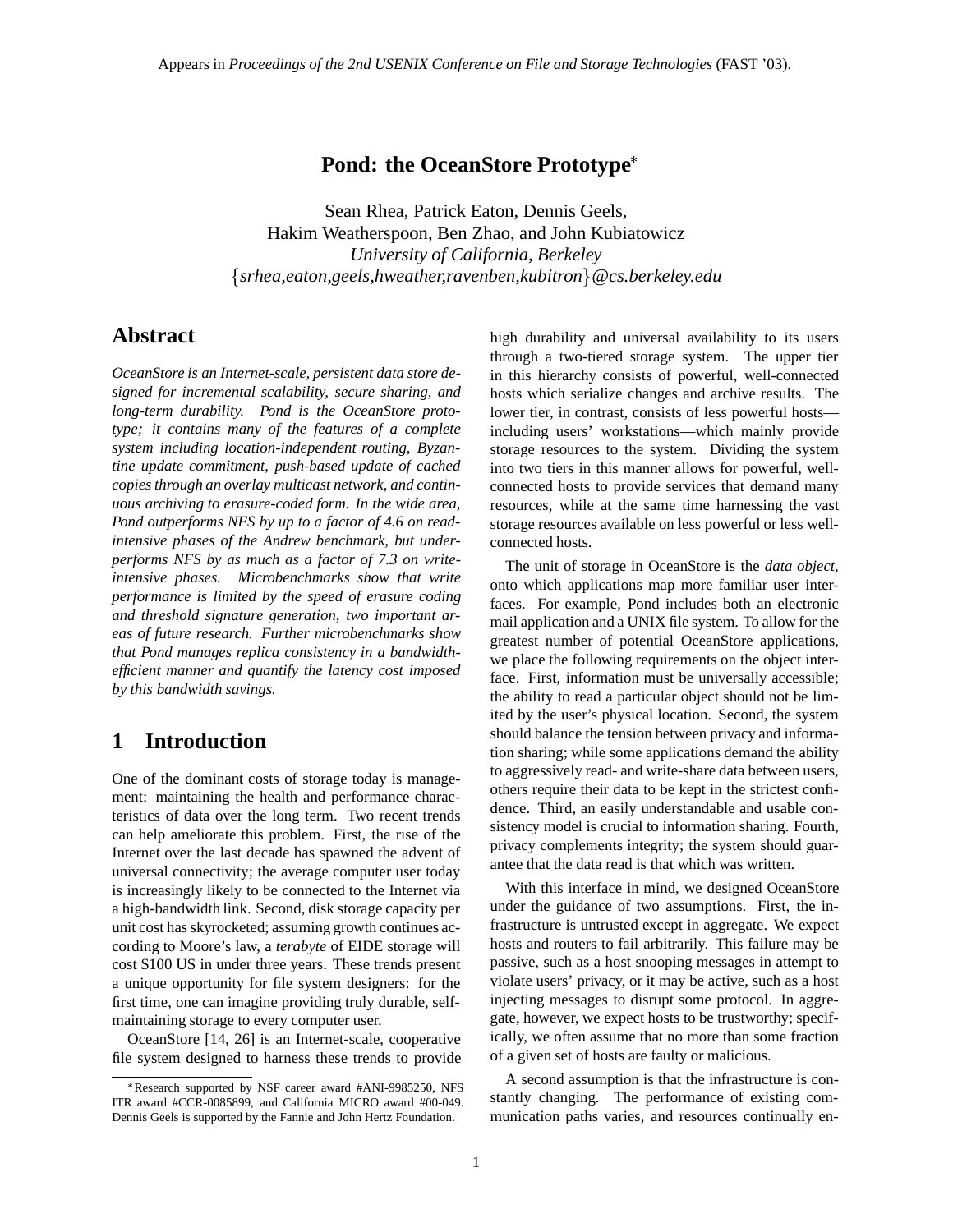| Name         | Meaning      | Description                          |
|--------------|--------------|--------------------------------------|
| <b>BGUID</b> | block GUID   | secure hash of a block of data       |
| VGUID        | version GUID | BGUID of the root block of a version |
| <b>AGUID</b> | active GUID  | names a complete stream of versions  |

Table 1: *Summary of Globally Unique Identifiers (GUIDs).*

ter and exit the network, often without warning. Such constant flux has historically proven difficult for administrators to handle. At a minimum, the system must be self-organizing and self-repairing; ideally, it will be selftuning as well. Achieving such a level of adaptability requires both the redundancy to tolerate faults and dynamic algorithms to efficiently utilize this redundancy.

The challenge of OceanStore, then, is to design a system which provides an expressive storage interface to users while guaranteeing high durability atop an untrusted and constantly changing base. In this paper, we present Pond, the OceanStore prototype. This prototype contains most of the features essential to a full system; it is built on a self-organizing location and routing infrastructure, it automatically allocates new replicas of data objects based on usage patterns, it utilizes faulttolerant algorithms for critical services, and it durably stores data in erasure-coded form. Most importantly, Pond contains a sufficiently complete implementation of the OceanStore design to give a reasonable estimate of the performance of a full system.

The remainder of this paper is organized as follows. We present the OceanStore interface in Section 2, followed by a description of the system architecture in Section 3. We discuss implementation details particular to the current prototype in Section 4, and in Sections 5 and 6 we discuss our experimental framework and performance results. We discuss related work in Section 7, and we conclude in Section 8.

### **2 Data Model**

This section describes the OceanStore *data model*—the view of the system that is presented to client applications. This model is designed to be quite general, allowing for a diverse set of possible applications—including file systems, electronic mail, and databases with full ACID (atomicity, consistency, isolation, and durability) semantics. We first describe the storage layout.

#### **2.1 Storage Organization**

An OceanStore *data object* is an analog to a file in a traditional file system. These data objects are ordered sequences of read-only versions, and—in principle—every version of every object is kept forever. Versioning simplifies many issues with OceanStore's caching and repli-



Figure 1: A data object is a sequence of read-only versions, collectively named by an *active* GUID, or AGUID. Each version is a B-tree of read-only blocks; child pointers are secure hashes of the blocks to which they point and are called *block* GUIDs. User data is stored in the leaf blocks. The block GUID of the top block is called the *version* GUID, or VGUID. Here, in version  $i + 1$ , only data blocks 6 and 7 were changed from version  $i$ , so only those two new blocks (and their new parents) are added to the system; all other blocks are simply referenced by the same BGUIDs as in the previous version.

cation model. As an additional benefit, it allows for *time travel*, as popularized by Postgres [34] and the Elephant File System [30]; users can view past versions of a file or directory in order to recover accidentally deleted data.

Figure 1 illustrates the storage layout of a data object. Each version of an object contains metadata, the actual user-specified data, and one or more references to previous versions. The entire stream of versions of a given data object is named by an identifier we call its *active globally-unique identifier*, or AGUID for short, which is a cryptographically-secure hash of the concatenation of an application-specified name and the owner's public key. Including this key securely prevents namespace collisions between users and simplifies access control.

To provide secure and efficient support for versioning, each version of a data object is stored in a data structure similar to a B-tree, in which a block references each child by a cryptographically-secure hash of the child block's contents. This hash is called the *block GUID*, or BGUID, and we define the version GUID, or VGUID, to be the BGUID of the top block. When two versions of a data object share the same contents, they reference the same BGUIDs; a small difference between versions requires only a small amount of additional storage. Because they are named by secure hashes, child blocks are read-only. It can be shown that this hierarchical hashing technique produces a VGUID which is a cryptographically-secure hash of the entire contents of a version [20]. Table 1 enumerates the types of GUIDs in the system.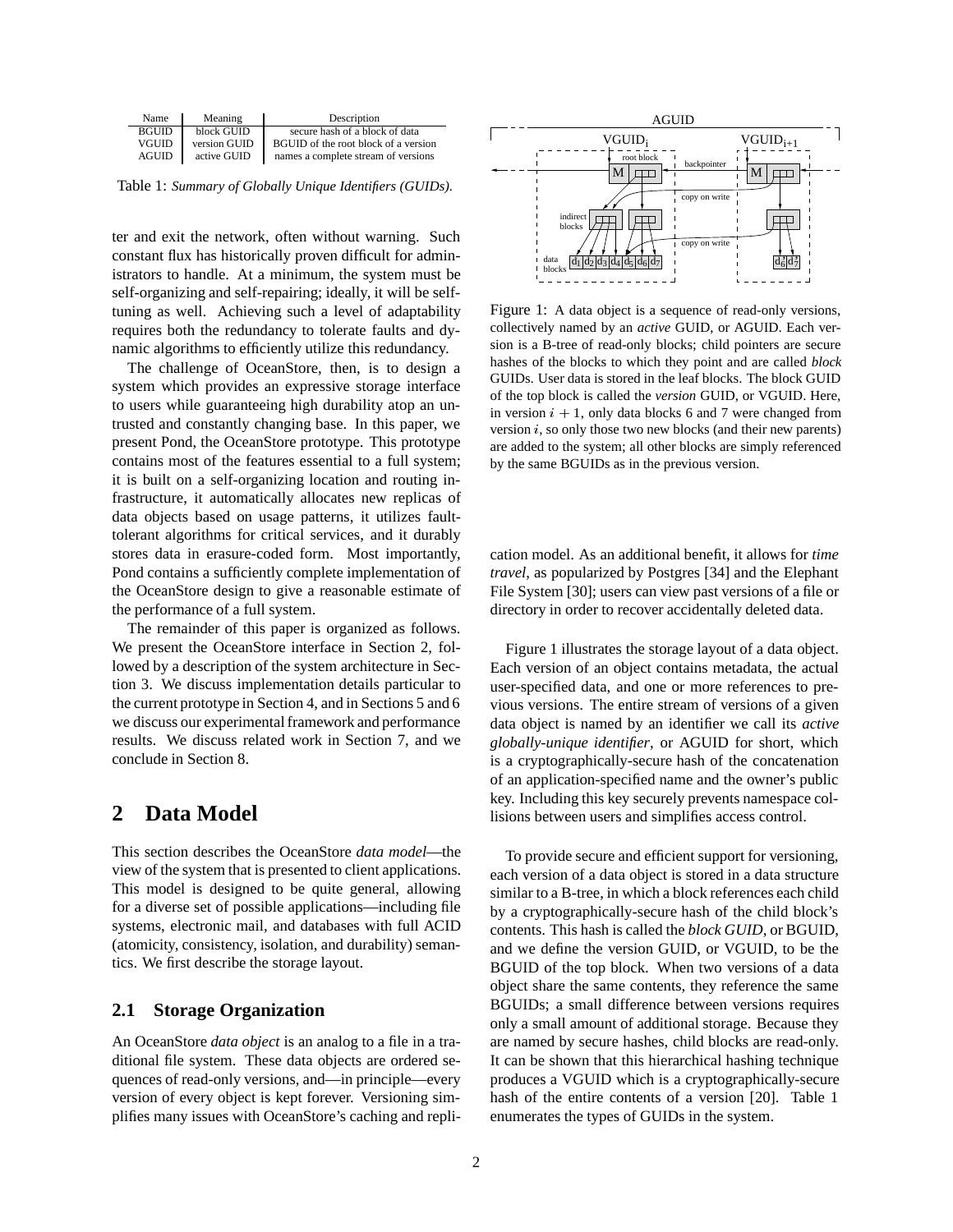#### **2.2 Application-specific Consistency**

In this section, we describe the consistency mechanisms provided to readers and writers of data objects. We define an *update* to be the operation of adding a new version to the head of the version stream of one or more data objects. In OceanStore, updates are applied atomically and are represented as an array of potential actions each guarded by a predicate. This choice was inspired by the Bayou system [8]. Example actions include replacing a set of bytes in the object, appending new data to the end of the object, and truncating the object. Example predicates include checking the latest version number of the object and comparing a region of bytes within the object to an expected value.

Encoding updates in this way allows OceanStore to support a wide variety of application-defined consistency semantics. For example, a database application could implement optimistic concurrency control with ACID semantics by letting the predicate of each update check for changes in the read set, and if none are found, applying the write set in the update's action. In contrast, the operation of adding a message to a mailbox stored as a data object could be implemented as an append operation with a vacuous predicate. One important design decision in OceanStore was not to support explicit locks or leases on data, and to instead rely on our update model to provide consistency; if necessary, the atomicity of our updates allows locks to be built at the application layer.

Along with predicates over updates, OceanStore allows client applications to specify predicates over reads. For example, a client may require that the data of a read be no older than 30 seconds, it may require the mostrecently written data, or it may require the data from a specific version in the past.

### **3 System Architecture**

We now discuss the architecture of the OceanStore system that implements the application-level interface of the previous section. The unit of synchronization in OceanStore is the data object. Consequently, although changes to a particular object must be coordinated through shared resources, *changes to different objects are independent*. OceanStore exploits this interobject parallelism in order to achieve scalability; adding additional physical components allows the system to support more data objects.

#### **3.1 Virtualization through Tapestry**

OceanStore is constructed from interacting resources (such as permanent blocks of storage or processes managing the consistency of data). These resources are *vir-* *tual* in that they are not permanently tied to a particular piece of hardware and can move at any time. A virtual resource is named by a *globally unique identifier* (GUID) and contains the state required to provide some service. For caches or blocks of storage, this state is the data itself. For more complicated services, this state involves things like history, pending queues, or commit logs.

Virtualization is enabled by a decentralized object location and routing system (DOLR) called Tapestry [12]. Tapestry is a scalable overlay network, built on TCP/IP, that frees the OceanStore implementation from worrying about the location of resources. Each message sent through Tapestry is addressed with a GUID rather than an IP address; Tapestry routes the message to a physical host containing a resource with that GUID. Further, Tapestry is locality aware: if there are several resources with the same GUID, it locates (with high probability) one that is among the closest to the message source.

Both hosts and resources are named by GUIDs. A physical host *joins* Tapestry by supplying a GUID to identify itself, after which other hosts can *route* messages to it. Hosts *publish* the GUIDs of their resources in Tapestry. Other hosts can then route messages to these resources. Unlike other overlay networks, Tapestry does not restrict the placement of resources in the system. Of course, a node may *unpublish* a resource or *leave* the network at any time.

#### **3.2 Replication and Consistency**

A data object is a sequence of read-only versions, consisting of read-only blocks, securely named by BGUIDs. Consequently, the replication of these blocks introduces no consistency issues; a block may be replicated as widely as is convenient, and simply knowing the BGUID of a block allows a host to verify its integrity. For this reason, OceanStore hosts publish the BGUIDs of the blocks they store in Tapestry. Remote hosts can then read these blocks by sending messages addressed with the desired BGUIDs through Tapestry.

In contrast, the mapping from the name of a data object (its AGUID) to the latest version of that object (named by a VGUID), may change over time as the file changes. To limit consistency traffic, OceanStore implements primary-copy replication [10]. Each object has a single *primary replica*, which serializes and applies all updates to the object and creates a digital certificate mapping an AGUID to the VGUID of the most recent version. The certificate, called a *heartbeat*, is a tuple containing an AGUID, a VGUID, a timestamp, and a version sequence number. In addition to maintaining the AGUID to latest VGUID mapping, the primary replica also enforces access control restrictions and serializes concurrent updates from multiple users.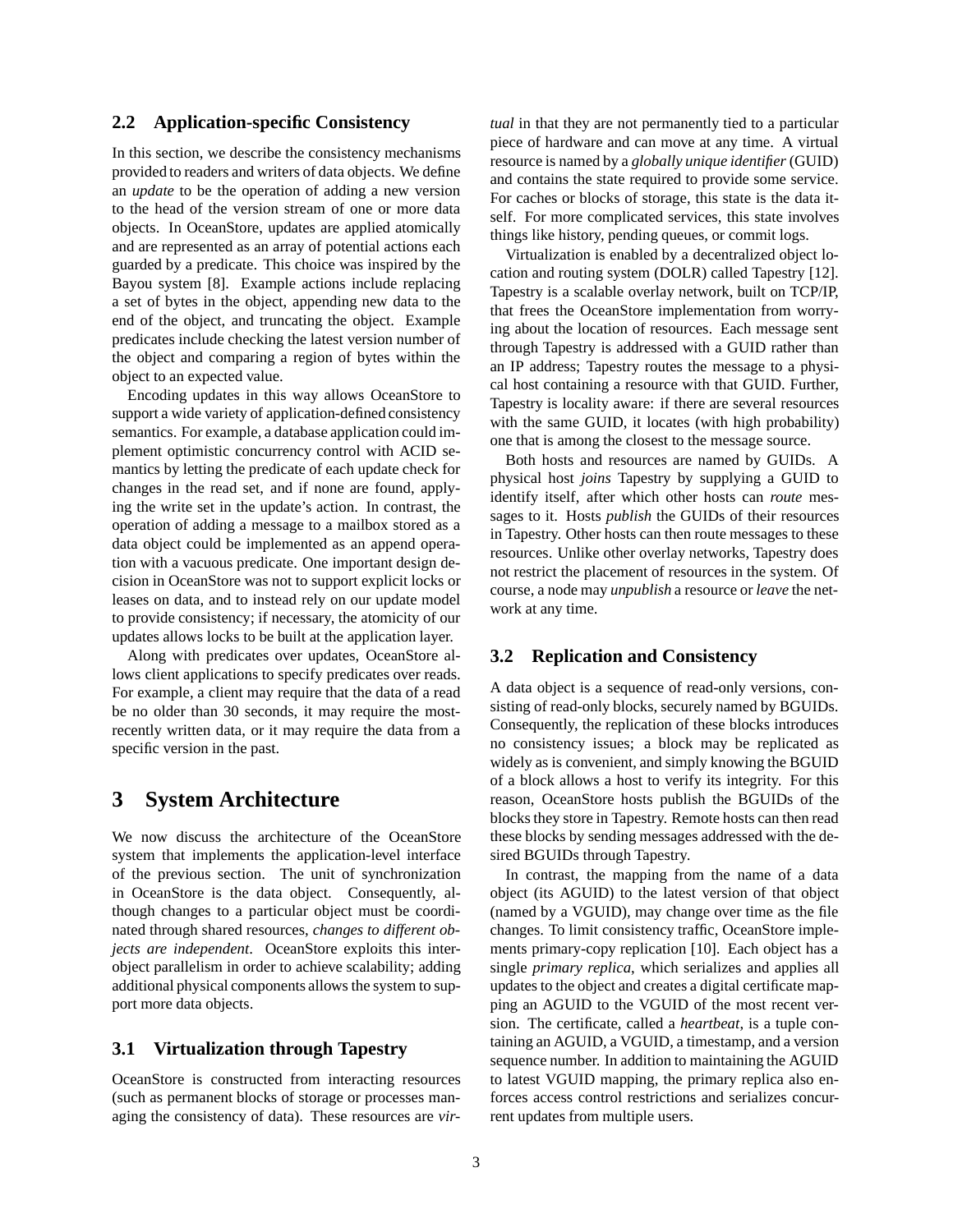To securely verify that it receives the latest heartbeat for a given object, a client may include a nonce in its signed request; in this case the resulting response from the primary replica will also contain the client's name and nonce and be signed with the primary's key. This procedure is rarely necessary, however, since common applications can tolerate somewhat looser consistency semantics. Our NFS client, for example, only requests new heartbeats which are less than 30 seconds old.

We implement the primary replica as a small set of cooperating servers to avoid giving a single machine complete control over a user's data. These servers, collectively called the *inner ring*, use a Byzantine-faulttolerant protocol to agree on all updates to the data object and digitally sign the result. This protocol allows the ring to operate correctly even if some members fail or behave maliciously. The inner ring implementation is discussed in detail in Section 3.6. The primary replica is a virtual resource, and can be mapped on a variety of different physical servers during the lifetime of an object. Further, the fact that objects are independent of one another provides maximal flexibility to distribute primary replicas among physical inner ring servers to balance load.

In addition to the primary replica, there are two other types of resources used to store information about an object: archival fragments and secondary replicas. These are mapped on different OceanStore servers from those handling the inner ring. We discuss each in turn.

### **3.3 Archival Storage**

While simple replication provides for some fault tolerance, it is quite inefficient with respect to the total storage consumed. For example, by creating two replicas of a data block, we achieve tolerance of one failure for an addition 100% storage cost. In contrast, *erasure codes* achieve much higher fault tolerance for the same additional storage cost.

An erasure code [2] is a mathematical technique by which a block is divided into m identically-sized *fragments*, which are then encoded into  $n$  fragments, where  $n > m$ . The quantity  $r = \frac{m}{n} < 1$  is called the *rate* of encoding. A rate  $r$  code increases the storage cost by a factor of  $\frac{1}{r}$ . The key property of erasure codes is that the original object can be reconstructed from  $any \, m$  ject's AGU fragments. For example, encoding a block using a rate  $\frac{1}{2}$  code and  $m = 16$  produces 32 fragments, any arbitrary 16 of which are sufficient to reconstruct the original block. Intuitively, one can thus see that erasure encoding produces far higher fault tolerance for the storage used than replication. A detailed analysis confirming this intuition can be found in our earlier work [36]. In the prototype, we use a Cauchy Reed-Solomon code [2] with  $m = 16$  and  $n = 32$ .

Erasure codes are utilized in OceanStore as follows. After an update is applied by the primary replica, all newly created blocks are erasure-coded and the resulting fragments are distributed to OceanStore servers for storage. Any machine in the system may store archival fragments, and the primary replica uses Tapestry to distribute the fragments uniformly throughout the system based on a deterministic function of their fragment number and the BGUID of the block they encode.<sup>1</sup> To reconstruct a block at some future time, a host simply uses Tapestry to discover a sufficient number of fragments and then performs the decoding process.

### **3.4 Caching of Data Objects**

Erasure coding, as we have seen, provides very high durability for the storage used. However, reconstructing a block from erasure codes is an expensive process; at least  $m$  fragments must be recovered, and assuming that the fragments of a block were stored on distinct machines for failure independence, this recovery requires the use of  $m$  distinct network cards and disk arms.

To avoid the costs of erasure codes on frequently-read objects, OceanStore also employs whole-block caching. To read a block, a host first queries Tapestry for the block itself; if it is not available the host then retrieves the fragments for the block using Tapestry and performs the decoding process. In either case, the host next publishes its possession of the block in Tapestry; a subsequent read by a second host will find the cached block through the first. Thus the cost of retrieval from the archive is amortized over all of the readers. Importantly, reconstructed blocks are only soft state; since they can be reconstructed from the archive at any time (for some cost), they can be discarded whenever convenient. This soft-state nature of reconstructed blocks allows for caching decisions to be made in a locally greedy manner (Pond uses LRU).

For reading a particular version of a document, the technique described in the previous paragraph is sufficient to ensure a correct result. However, often an application needs to read the *latest* version of a document. To do so, it utilizes Tapestry to retrieve a heartbeat for the object from its primary replica. This heartbeat is a signed and dated certificate that securely maps the object's AGUID to the VGUID of its latest version.

OceanStore supports efficient, push-based update of the secondary replicas of an object by organizing them into an application-level multicast tree. This tree, rooted at the primary replica for the object, is called the *dissemination tree* for that object. Every time the primary

<sup>&</sup>lt;sup>1</sup>While using Tapestry in this manner yields some degree of failure independence between fragments encoding the same block, it is preferable to achieve this independence more explicitly. We have a proposal for doing so [37], but it is not yet implemented.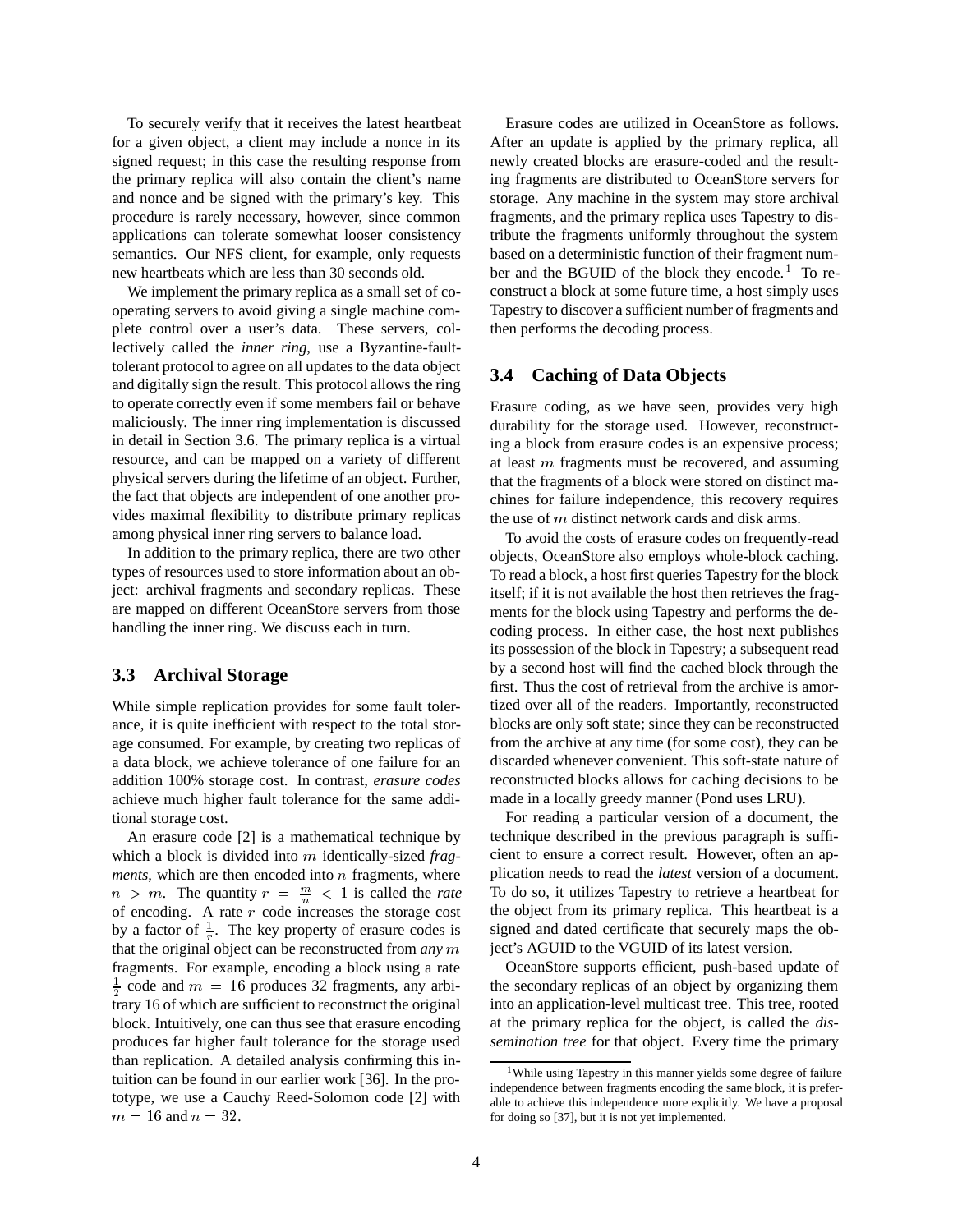

Figure 2: *The path of an OceanStore update.* An update proceeds from the client to the primary replica for its target data object. There, it is serialized with other updates and applied to that target. A heartbeat is generated, certifying the new latest version, and multicast along with the update down the dissemination tree to other replicas. Simultaneously, the new version is erasure-coded and sent to archival storage servers.

replica applies an update to create a new version, it sends the corresponding update and heartbeat down the dissemination tree. Updates are thus multicast directly to secondary replicas. The dissemination tree is built in a selforganizing fashion; each new secondary replica utilizes Tapestry to locate a nearby, pre-existing replica to serve as a parent in this tree. A more sophisticated version of this algorithm is examined elsewhere [5].

#### **3.5 The Full Update Path**

In this section, we review the full path of an update. We will postpone the description of the primary replica until the next section.

Figure 2 shows the path of an update in OceanStore. As shown, updates to an object are passed through Tapestry to the primary replica for that object. Once the updates are serialized and committed by the primary replica, they are passed down the dissemination tree to secondary replicas that are currently caching the object. These updates are applied to replicas, thereby keeping them up-to-date. Once updates are applied, they become visible to clients sharing that object. Simultaneous with updating secondary replicas, the primary replica encodes new data in an erasure code, sending the resulting fragments to other OceanStore servers for long-term storage.

Note that Figure 2 illustrates the path of updates for a single object. As shown in Section 6, the process of committing updates by the primary replica is computationally intensive. Thus, it is an important aspect of the system that primary replicas can be distributed among inner ring servers to balance load.

#### **3.6 The Primary Replica**

Section 3.2 shows that each data object in OceanStore is assigned an inner ring, a set of servers that implement the object's primary replica. These servers securely apply updates and create new versions. They serialize concurrent writes, enforce access control, check update predicates, and sign a heartbeat for each new version.

To construct this primary replica in a fault-tolerant manner, we adapt a Byzantine agreement protocol developed by Castro and Liskov [4]. Byzantine agreement is a distributed decision process in which all non-faulty participants reach the same decision as long as more than two-thirds of the participants follow the protocol correctly. That is, for a group of size  $3f + 1$ , no more than  $f$  servers may be faulty. The faulty machines may fail arbitrarily: they may halt, send incorrect messages, or deliberately try to disrupt the agreement. Unfortunately, Byzantine agreement requires a number of messages quadratic in the number of participants, so it is infeasible for use in synchronizing a large number of replicas; this infeasibility motivates our desire to keep the primary replicas of an object small in number.

The Castro and Liskov algorithm has been shown to perform quite well in a fault-tolerant network file system. We modify the algorithm for our distributed file system in the following important ways.

**Public Key Cryptography:** Byzantine agreement protocols require that participants authenticate the messages they send. There are two versions of the Castro-Liskov protocol. In the first version, this authentication was accomplished with public-key cryptography. A more recent version used symmetric-key message authentication codes (MACs) for performance reasons: a MAC can be computed two or three orders of magnitude faster than a public-key signature.

MACs, however, have a downside common to all symmetric key cryptography: they only authenticate messages between two fixed machines. Neither machine can subsequently prove the authenticity of a message to a third party. MACs complicate Castro and Liskov's latter algorithm, but they feel the resulting improvement in performance justifies the extra complexity.

In OceanStore we use aggressive replication to improve data object availability and client-perceived access latency. Without third-party verification, each machine would have to communicate directly with the inner ring to validate the integrity of the data it stores. The computation and communication required to keep each replica consistent would limit the maximum number of copies of any data object–even for read-only data.

We therefore modified the Castro-Liskov protocol to use MACs for all communication internal to the inner ring, while using public-key cryptography to commu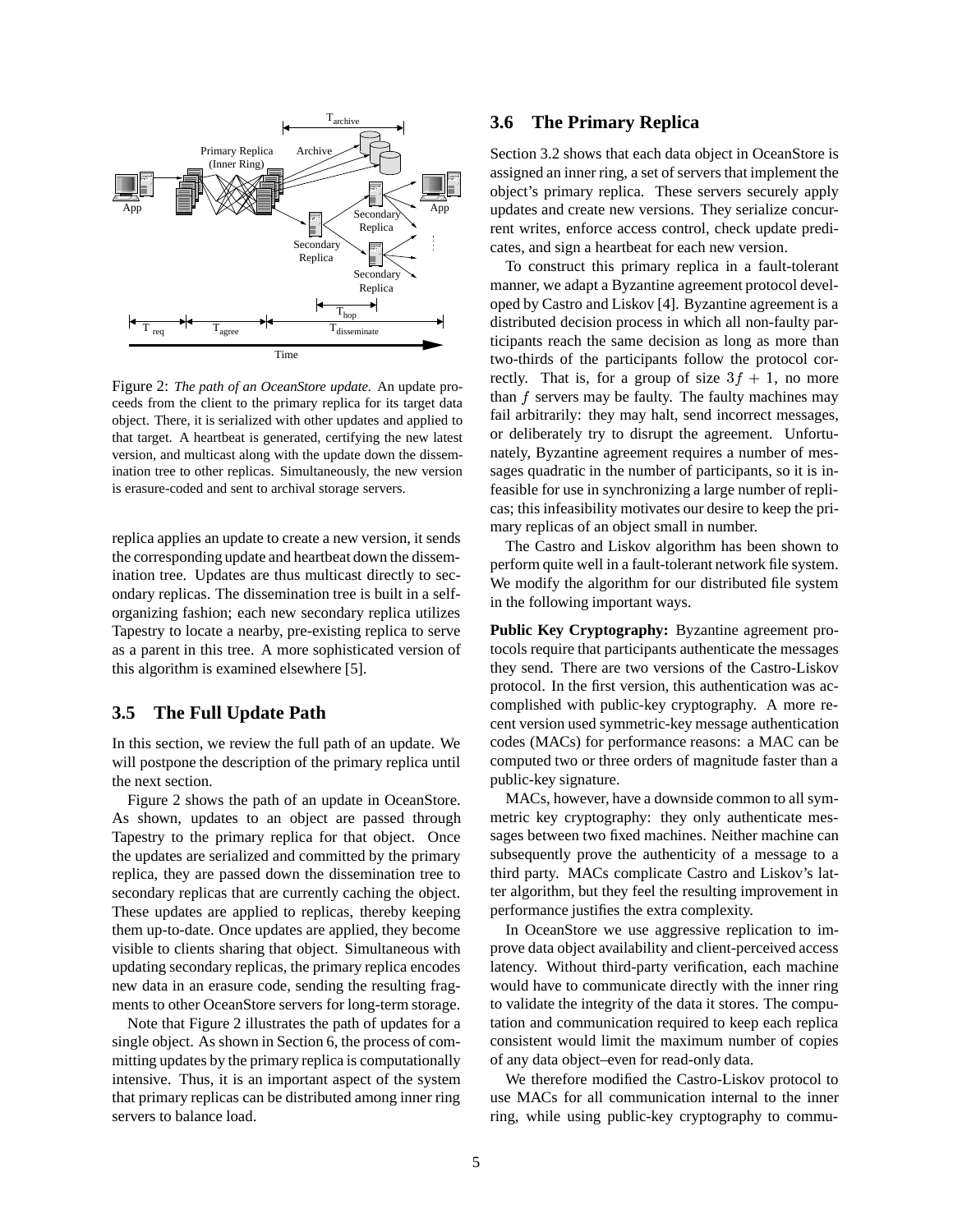nicate with all other machines. In particular, a digital signature certifies each agreement result. As such, secondary replicas can locally verify the authenticity of data received from other replicas or out of the archive. Consequently, most read traffic can be satisfied completely by the second tier of replicas. Even when clients insist on communicating directly with the ring for maximum consistency, it need only provide a heartbeat certifying the latest version; data blocks can still be sourced from secondary replicas.

Computing signatures is expensive; however, we amortize the added cost of each agreement over the number of replicas that receive the result. Public-key cryptography allows the inner ring to push updates to replicas without authenticating the result for each individually. Also, the increased ability of secondary replicas to handle client requests without contacting the inner ring may significantly reduce the number of agreements performed on the inner ring. We analyze the full performance implications of digital signatures in Section 6.

**Proactive Threshold Signatures:** Traditional Byzantine agreement protocols guarantee correctness if no more than f servers fail *during the life of the system*; this restriction is impractical for a long-lived system. Castro and Liskov address this shortcoming by rebooting servers from a secure operating system image at regular intervals [4]. They assume that keys are protected via cryptographic hardware and that the set of servers participating in the Byzantine agreement is fixed.

In OceanStore, we would like considerable more flexibility in choosing the membership of the inner ring. To do so, we employ *proactive threshold signatures* [22], which allow us to replace machines in the inner ring without changing public keys.

A threshold signature algorithm pairs a single public key with *l* private *key shares*. Each of the *l* servers uses its key share to generate a *signature share*, and any correctly generated signature shares may be combined by any party to produce a full signature. We set  $l =$  $3f + 1$  and  $k = f + 1$ , so that a correct signature proves that the inner ring made a decision under the Byzantine agreement algorithm.

A proactive threshold signature scheme is a threshold signature scheme in which a new set of  $l$  key shares may be computed that are independent of any previous set; while  $k$  of the new shares may be combined to produce a correct signature, signature shares generated from key shares from distinct sets cannot be combined to produce full signatures.

To change the composition of an inner ring, the existing hosts of that ring participate in a distributed algorithm with the new hosts to compute a second set of  $l$  shares. These shares are independent of the original set: shares

from the two sets cannot be combined to produce a valid signature. Once the new shares are generated and distributed to the new servers, the old servers delete their old shares. By the Byzantine assumption, at most  $f = k - 1$ of the old servers are faulty, and the remainder will correctly delete their old key shares, rendering it impossible to generate new signatures with the them. Because the public key has not changed, however, clients can still verify new signatures using the same public key.

A final benefit of threshold signatures is revealed when they are combined with the routing and location services of Tapestry. Rather than directly publishing their own GUIDs, the hosts in the inner ring publish themselves under the AGUIDs of the objects they serve. When the composition of the ring changes, the new servers publish themselves in the same manner. Since the ring's public key does not change, clients of the ring need not worry about its exact composition; the knowledge of its key and the presence of Tapestry are sufficient to contact it.

**The Responsible Party:** Byzantine agreement allows us to build a fault-tolerant primary replica for each data object. By also using public-key cryptography, threshold signatures, and Tapestry, we achieve the ability to dynamically change the hosts implementing that replica in response to failures or changing usage conditions. One difficulty remains, however: who chooses the hosts in the first place?

To solve this problem, we rely on an entity known as the *responsible party*, so named for its responsibility to choose the hosts that make up inner rings. This entity is a server which publishes sets of failure-independent nodes discovered through offline measurement and analysis [37]. Currently, we access this server through Tapestry, but simply publishing such sets on a secure web site would also suffice. An inner ring is created by selecting one node from each of  $3f + 1$  independent sets.

Superficially, the responsible party seems to introduce a single point of failure into the system. While this is true to an extent, it is a limited one. The responsible party itself never sees the private key shares used by the primary replica; these are generated through a distributed algorithm involving only the servers of the inner ring, and new groups of shares are also generated in this manner. Thus, a compromise in the privacy of the data stored by the responsible party will not endanger the integrity of file data. As with primary replicas, there can be many responsible parties in the system; the responsible party thus presents no scalability issue. Furthermore, the online interface to the responsible party only provides the readonly results of an offline computation; there are known solutions for building scalable servers to provide such a service.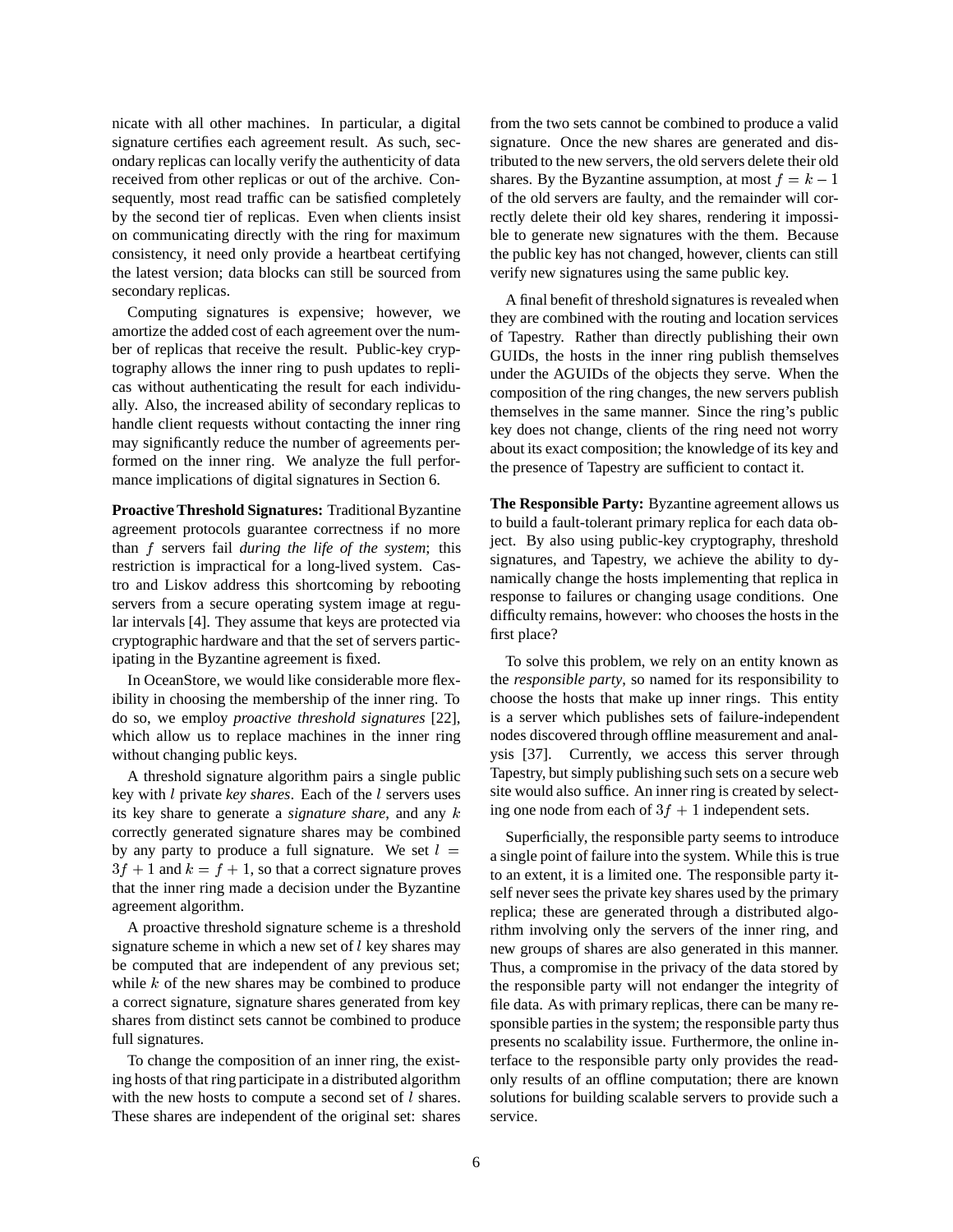## **4 Prototype**

This section describes important aspects of the implementation of the prototype, as well as the ways in which it differs from our system description.

#### **4.1 Software Architecture**

We built Pond in Java, atop the Staged Event-Driven Architecture (SEDA) [39], since prior research indicates that event-driven servers behave more gracefully under high load than traditional threading mechanisms [39]. Each Pond subsystem is implemented as a *stage*, a selfcontained component with its own state and thread pool. Stages communicate with each other by sending *events*.

Figure 3 shows the main stages in Pond and their interconnections. Not all components are required for all OceanStore machines; stages may be added or removed to reconfigure a server. Stages on the left are necessary for servers in the inner ring, while stages on the right are generally associated with clients' machines.

The current code base of Pond contains approximately 50,000 semicolons and is the work of five core graduate student developers and as many undergraduate interns.

#### **4.2 Language Choice**

We implemented Pond in Java for several reasons. The most important was speed of development. Unlike C or C++, Java is strongly typed and garbage collected. These two features greatly reduce debugging time, especially for a large project with a rapid development pace.

The second reason we chose Java was that we wanted to build our system using an event driven architecture, and the SEDA prototype, SandStorm, was readily available. Furthermore, unlike multithreaded code written in C or C++, multithreaded code in Java is quite easy to port. To illustrate this portability, our code base, which was implemented and tested solely on Debian GNU/Linux workstations, was ported to Windows 2000 in under a week of part-time work.

Unfortunately our choice of programming language also introduced some complications; foremost among these is the unpredictability introduced by garbage collection. All current production Java Virtual Machines (JVMs) we surveyed use so-called "stop the world" collectors, in which every thread in the system is halted while the garbage collector runs<sup>2</sup>. Any requests currently being processed when garbage collection starts are stalled for on the order of one hundred milliseconds. Requests that travel across machines may be stopped by several collections in serial. While this event does not



Figure 3: *Prototype Software Architecture.* Pond is built atop SEDA. Components within a single host are implemented as *stages* (shown as boxes) which communicate through events (shown as arrows). Not all stages run on every host; only inner ring hosts run the Byzantine agreement stage, for example.

happen often, it can add several seconds of delay to a task normally measured in tens of milliseconds.

To adjust for these anomalies, we report the median value and the 0th and 95th percentile values for experiments that are severely effected by garbage collection instead of the more typical mean and standard deviation. We feel this decision is justified because the effects of garbage collection are merely an artifact of our choice of language rather than an inherent property of the system; an implementation of our system in C or C++ would not exhibit this behavior.

#### **4.3 Inner Ring Issues**

Most of the core functionality of the inner ring is implemented in Pond, with the following exception. We do not currently implement view changes or checkpoints, two components of the Castro-Liskov algorithm which are used to handle host failure. However, this deficiency should not sufficiently affect our results; Castro and Liskov found only a 2% performance degradation due to recovery operations while running the Andrew500 benchmark [4] on their system.

Lastly, our current signature scheme is a threshold version of RSA developed by Shoup [32]. We plan to implement a proactive algorithm, most likely Rabin's [22], soon; since the mathematics of the two schemes is similar, we expect similar performance from them as well.

# **5 Experimental Setup**

We use two experimental test beds to measure our system. The first test bed consists of a local cluster of fortytwo machines at Berkeley. Each machine in the cluster is a IBM xSeries 330 1U rackmount PC with two 1.0 GHz Pentium III CPUs, 1.5 GB ECC PC133 SDRAM, and

<sup>2</sup>We currently use JDK 1.3 for Linux from IBM. See http://www.ibm.com/developerworks/java/jdk/linux130/.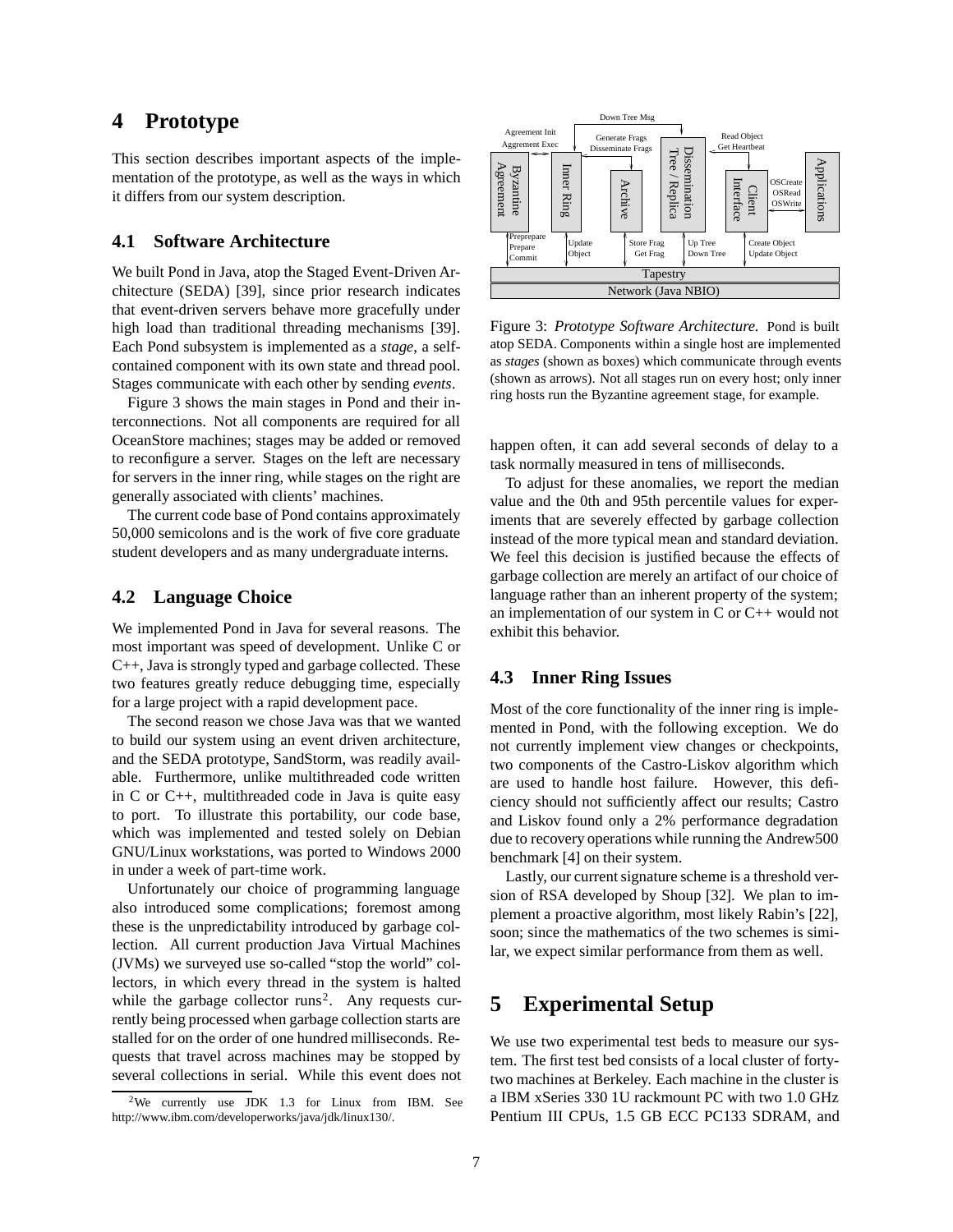

Figure 4: *Storage Overhead.* Objects of size less than the block size of 8 kB still require one block of storage. For sufficiently large objects, the metadata is negligible. The cost added by the archive is a function of the encoding rate. For example, a rate 1/4 code increases the storage cost by a factor of 4.8.

two 36 GB IBM UltraStar 36LZX hard drives. The machines use a single Intel PRO/1000 XF gigabit Ethernet adaptor to connect to a Packet Engines PowerRail gigabit switch. The operating system on each node is Debian GNU/Linux 3.0 (woody), running the Linux 2.4.18 SMP kernel. The two disks run in software RAID 0 (striping) mode using md raidtools-0.90. During our experiments the cluster is otherwise unused.

The second test bed is PlanetLab, an open, global test bed for developing, deploying, and accessing new network services (see http://www.planet-lab.org/). The system currently operates on 101 nodes spread across 43 sites throughout North America, Europe, Australia, and New Zealand. While the hardware configuration of the machines varies slightly, most of the nodes are 1.2 GHz Pentium III CPUs with 1 GB of memory.

For some of our experiments we use a subset of PlanetLab distributed throughout the San Francisco Bay Area in California, USA. The machines that comprise the group of "Bay Area" servers include one machine from each of the following sites: University of California in Berkeley, CA; Lawrence Berkeley National Laboratories in Berkeley, CA; Intel Research Berkeley in Berkeley, CA; and Stanford University in Palo Alto, CA.

## **6 Results**

In this section, we present a detailed performance analysis of Pond. Our results demonstrate the performance characteristics of the system and highlight promising areas for further research.

| Key  | Update            |         | Update Latency (ms) |        |      |  |  |
|------|-------------------|---------|---------------------|--------|------|--|--|
| Size | <b>Size</b>       | Archive | 5%                  | Median | 95%  |  |  |
| 512  | 4kB               | off     | 36                  | 37     | 38   |  |  |
|      |                   | on      | 39                  | 40     | 41   |  |  |
|      | $2 \overline{MB}$ | off     | 494                 | 513    | 778  |  |  |
|      |                   | on      | 1037                | 1086   | 1348 |  |  |
| 1024 | $4$ kB            | off     | 94                  | 95     | 96   |  |  |
|      |                   | on      | 98                  | 99     | 100  |  |  |
|      | $2 \overline{MB}$ | off     | 557                 | 572    | 875  |  |  |
|      |                   | on      | 1098                | 1150   | 1448 |  |  |

Table 2: *Results of the Latency Microbenchmark in the Local Area.* All nodes are hosted on the cluster. Ping latency between nodes in the cluster is 0.2 ms. We run with the archive enabled and disabled while varying the update size and key length.

#### **6.1 Storage Overhead**

We first measure the storage overhead imposed by our data model. As discussed in Section 2, the data object is represented as a B-tree with metadata appended to the top block. When the user data portion of the data object is smaller than the block size, the overhead of the top block dominates the storage overhead. As the user data increases in size, the overhead of the top block and any interior blocks becomes negligible. Figure 4 shows the overhead due to the B-tree for varying data sizes.

The storage overhead is further increased by erasure coding each block. Figure 4 shows that this increase is proportional to the inverse of the rate of encoding. Encoding an 8kB block using a rate  $r = \frac{1}{2}$  ( $m = 16$ ,  $n =$ 32) and  $r = \frac{1}{4}$  ( $m = 16, n = 64$ ) code increases the storage overhead by a factor of 2.7 and 4.8, respectfully. The overhead is somewhat higher than the inverse rate of encoding because some additional space is required to make fragments self-verifying. See [38] for details.

#### **6.2 Update Performance**

We use two benchmarks to understand the raw update performance of Pond.

**The Latency Microbenchmark:** In the first microbenchmark, a single client submits updates of various sizes to a four-node inner ring and measures the time from before the request is signed until the signature over the result is checked. To warm the JVM<sup>3</sup>, we update 40 MB of data or perform 1000 updates, depending on the size of the update being tested. We pause for ten seconds to allow the system to quiesce and then perform a number of updates, pausing 100 ms between the response from one update and the request for the next. We report

 $3B$  Because Java code is generally optimized at runtime, the first several executions of a line of code are generally slow, as the runtime system is still optimizing it. Performing several passes through the code to allow this optimization to occur is called *warming* the JVM.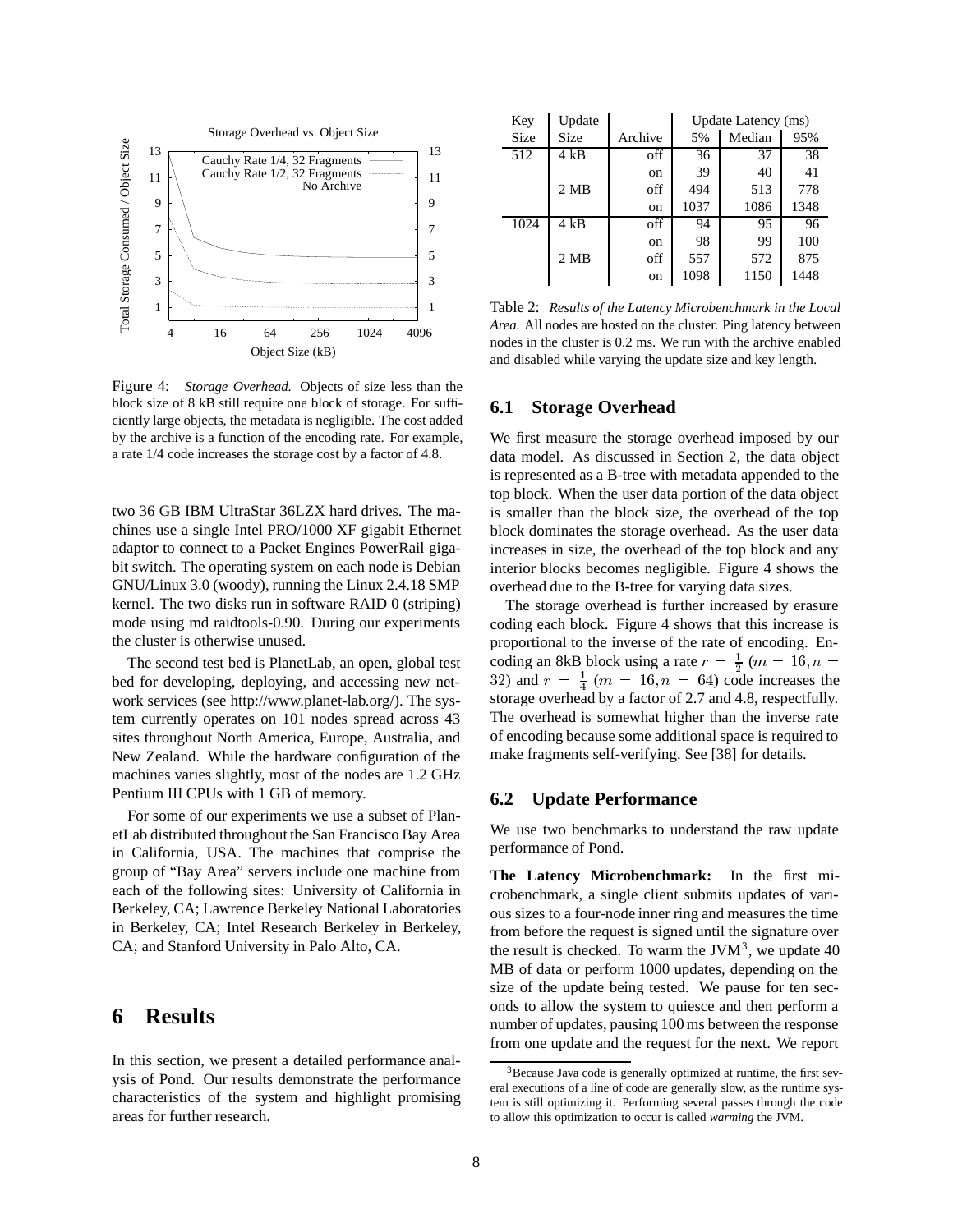|                | Time (ms)                  |       |  |  |
|----------------|----------------------------|-------|--|--|
| Phase          | 2 MB Update<br>4 kB Update |       |  |  |
| Check Validity | 0.3                        | 0.4   |  |  |
| Serialize      | 6.1                        | 26.6  |  |  |
| Update         | 1.5                        | 113.0 |  |  |
| Archive        | 4.5                        | 566.9 |  |  |
| Sign Result    | 77.8                       | 75.8  |  |  |

Table 3: *Latency Breakdown of an Update.* The majority of the time in a small update performed on the cluster is spent computing the threshold signature share over the result. With larger updates, the time to apply and archive the update dominates signature time.

| Inner   |             | Avg. | Update      | Update Latency (ms) |        |       |
|---------|-------------|------|-------------|---------------------|--------|-------|
| Ring    | Client      | Ping | <b>Size</b> | 5%                  | Median | 95%   |
| Cluster | Cluster     | 0.2  | $4$ kB      | 98                  | 99     | 100   |
|         |             |      | 2MB         | 1098                | 1150   | 1448  |
| Cluster | UCSD        | 27.0 | $4$ kB      | 125                 | 126    | 128   |
|         |             |      | 2MB         | 2748                | 2800   | 3036  |
| Bay     | <b>UCSD</b> | 23.2 | 4kB         | 144                 | 155    | 166   |
| Area    |             |      | 2MB         | 8763                | 9626   | 10231 |

Table 4: *Results of the Latency Microbenchmark Run in the Wide Area.* All tests were run with the archive enabled using 1024-bit keys. "Avg. Ping" is the average ping time in milliseconds from the client machine to each of the inner ring servers. UCSD is the University of California at San Diego.

the latency of the median, the fifth percentile, and the ninety-fifth percentile.

We run this benchmark with a variety of parameters, placing the nodes in various locations through the network. Table 2 presents the results of several experiments running the benchmark on the cluster, which show the performance of the system apart from wide-area network effects. This isolation highlights the computational cost of an update. While 512-bit RSA keys do not provide sufficient security, we present the latency of the system using them as an estimate of the effect of increasing processor performance. Signature computation time is quadratic in the number of bits; a 1024-bit key signature takes four times as long to compute as a 512-bit one. The performance of the system using 512-bit keys is thus a conservative estimate of its speed after two iterations of Moore's law (roughly 36 months).

Table 3 presents a breakdown of the latency of an update on the cluster. In the check validity phase, the client's signature over the object is checked. In the serialization phase, the inner ring servers perform the first half of the Byzantine agreement process, ensuring they all process the same updates in the same order. In the update and archive phases, the update is applied to a data object and the resulting version is archived. The final phase completes the process, producing a signed heartbeat over the new version. It is clear from Table 3 that most of the time in a small update is spent computing the



Figure 5: *Throughput in the Local Area.* This graph shows the update throughput in terms of both operations per second (left axis) and bytes per second (right axis) as a function of update size. While the ops/s number falls off quickly with update size, throughput in bytes per second continues to increase. All experiments are run with 1024-bit keys. The data shown is the average of three trials, and the standard deviation for all points is less than 3% of the mean.

threshold signature share over the result. With larger updates, the time to apply and archive the update is large, and the signature time is less important. Although we have not yet quantified the cost of increasing the ring size, the serialize phase requires quadratic communication costs in the size of the ring. The other phases, in contrast, scale at worst linearly in the ring size.

Table 4 presents the cost of the update including network effects. Comparing rows one and two, we see that moving the client to UCSD adds only the network latency between it and the inner ring to the total update time for small updates. Comparing rows two and three we see that distributing the inner ring throughout the Bay Area increases the median latency by only 23% for small updates. Since increased geographic scale yields increased failure independence, this point is very encouraging. For larger updates, bandwidth limitations between the PlanetLab machines prevent optimal times in the wide area; it is thus important that a service provider implementing a distributed inner ring supply sufficient bandwidth between sites.

**The Throughput Microbenchmark:** In the second microbenchmark, a number of clients submit updates of various sizes to a four-node inner ring. Each client submits updates for a different data object. The clients create their objects, synchronize themselves, and then update the object as many times as possible in a 100 second period. We measure the number of updates completed by all clients and report the update and data throughput.

Figure 5 shows the results of running the throughput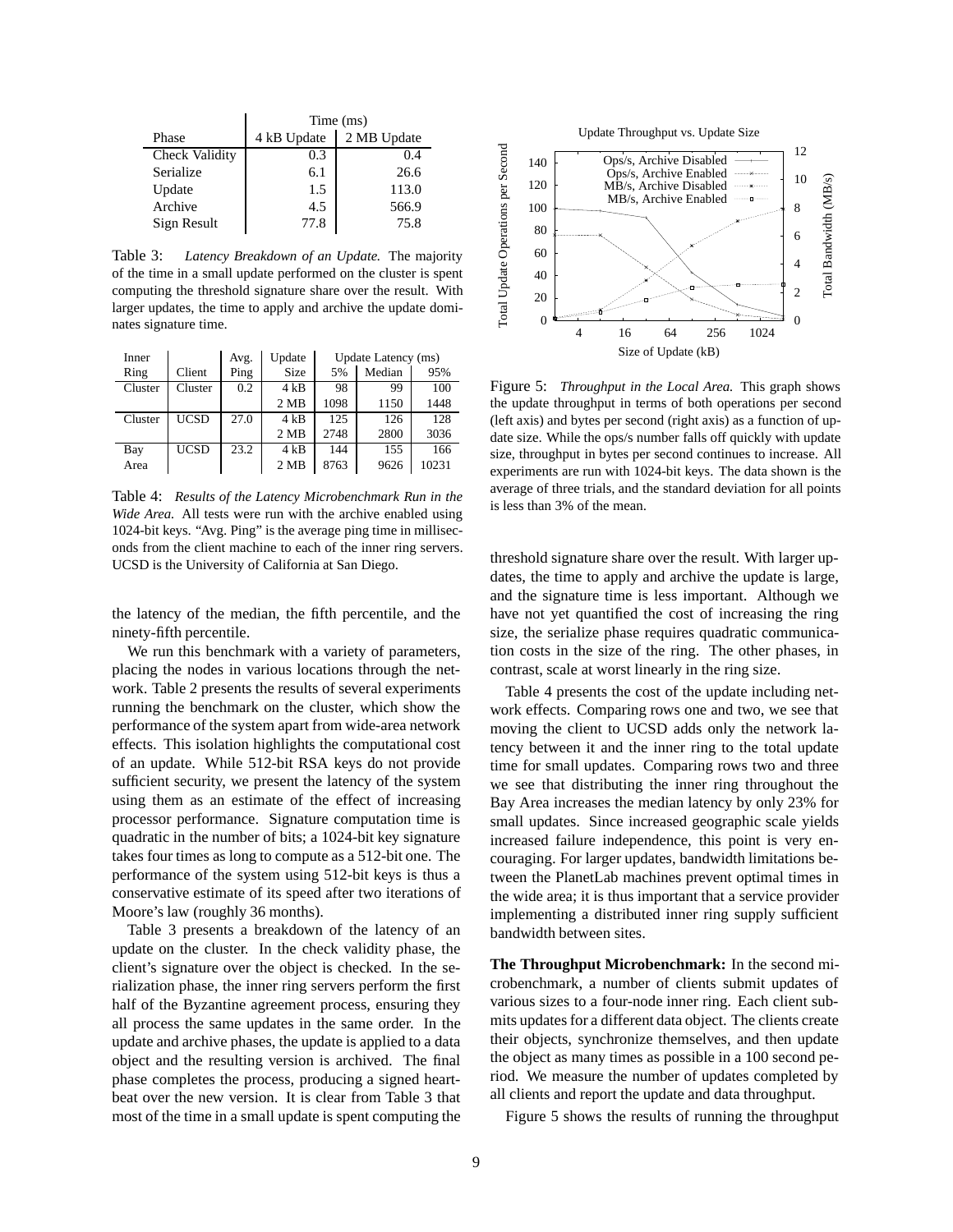|          | IR Location   Client Location | Throughput (MB/s) |
|----------|-------------------------------|-------------------|
| Cluster  | Cluster                       | 2.59              |
| Cluster  | PlanetLab                     | 122               |
| Bay Area | PlanetLab                     | 1.19              |

Table 5: *Throughput in the Wide Area.* The throughput for a distributed ring is limited by the wide-area bandwidth. All tests are run with the archive on and 1024-bit keys.



Figure 6: *Latency to Read Objects from the Archive.* The latency to read data from the archive depends on the latency to retrieve enough fragments for reconstruction.

test on the cluster. Again, running the test in the local area illustrates the computational limitations of the inner ring. Lines sloping downward show the number of operations completed per second as a function of the update size and archival policy; lines sloping upward show the corresponding throughput in megabytes per second.

If the inner ring agrees about each update individually, the maximum possible number of operations completed per second is bounded by the speed of threshold signature generation, or approximately 10 operations per second. Instead, the inner ring batches updates and agrees on them in groups (as suggested by [4]); because of this, we have found that the throughput of the system does not change much when using 512-bit keys. Unfortunately, there are other costs associated with each update, so batching only helps to a degree. As suggested by Table 3, however, as the update size increases the signature phase becomes only a small part of the load, so throughput in megabytes per second continues to increase. From Figure 5, we see the maximum throughput of the prototype with the archive disabled is roughly 8 MB/s.

The throughput of the prototype with the archival subsystem enabled is significantly lower. This is not surprising given the effect of the computationally-intensive archiving process we observed in Table 2. From Figure 5, we see that the maximum sustainable throughput of the archival process is roughly 2.6 MB/s. As such, we plan

to focus a significant component of our future work on tuning the archival process.

Table 5 shows the results of running the throughput test with the archive running and hosts located throughout the network. In the wide area, throughput is limited by the bandwidth available.

#### **6.3 Archive Retrieval Performance**

To read a data object in OceanStore, a client can locate a replica in Tapestry. If no replica exists, one must be reconstructed from archival fragments. The latency of accessing a replica is simply the latency of through Tapestry. Reconstructing data from the archive is a more complicated operation that requires retrieving several fragments through Tapestry and recomputing the data from them.

To measure the latency of reading data from the archive, we perform a simple experiment. First, we populate the archive by submitting updates of various sizes to a four-node inner ring. Next, we delete all copies of the data in its reconstructed form. Finally, a single client submits disjoint read events synchronously, measuring the time from each request until a response is received. We perform 1,000 reads to warm the JVM, pause for thirty seconds, then perform 1,000 more, with 5 ms between the response to each read and the subsequent request. For comparison, we also measure the cost of reading remote replicas through Tapestry. We report the minimum, median, and 95th percentile latency.

Figure 6 presents the latency of reading objects from the archive running on the cluster. The archive is using a rate  $r = \frac{m}{n} = \frac{16}{32}$  code; the system must retrieve 16 fragments to reconstruct a block from the archive. The graph shows that the time to read an object increases with the number of 8kB blocks that must be retrieved. The median cost of reading an object from the archive is never more the 1.7 times the cost of reading from a previously reconstructed remote replica.

#### **6.4 Secondary Replication**

In this section, we describe two benchmarks designed to evaluate the efficiency and performance of the dissemination tree that connects the second tier of replicas.

**The Stream Benchmark:** The first benchmark measures the network resources consumed by streaming data through the dissemination tree from a content creator to a number of replicas. We define the efficiency of the tree as the percentage of bytes sent down high-latency links while distributing an update to every replica. We assume that most high-latency links will either have low bandwidth or high contention; local, low-latency links should be used whenever possible.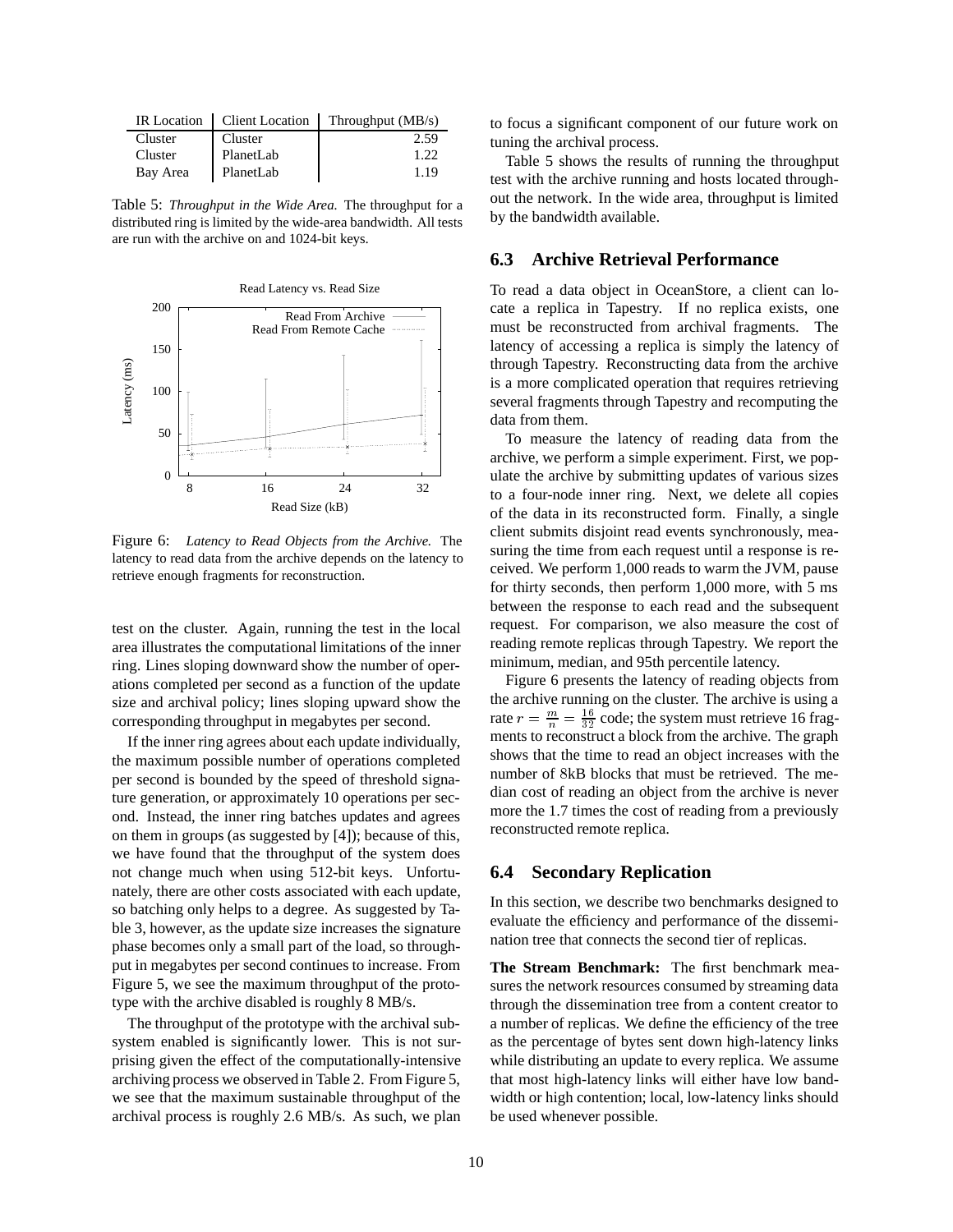

Figure 7: *Results of the Stream Benchmark.* The graph shows the percentage of bytes sent over links of different latency as the number of replicas varies.

In this benchmark, we create a Tapestry network with 500 virtual OceanStore nodes spread across the hosts in 30 PlanetLab sites. We then create a single shared OceanStore data object with a Bay Area inner ring and a variable number of replicas hosted on the seven largest PlanetLab sites. One of these sites lies in the United Kingdom; the other six are in the United States. A single replica repeatedly submits updates that append data to the object. We measure the bandwidth consumed pushing the updates to all other replicas.

Figure 7 shows the percentage of bytes sent across network links of various latencies in this benchmark. According to our metric, the dissemination tree distributes the data efficiently. With only 10 replicas, there are 1.4 replicas per site on average, and 64% of all bytes sent are transmitted across links of latency greater than 20 ms. With 50 replicas, however, there are an average of 7.1 replicas per site, and only 24% of all bytes are sent across links of latency greater than 20 ms.

**The Tag Benchmark:** The next benchmark measures data sharing in a more interactive scenario, such as a chat room. We arrange for a group of OceanStore replicas to play a distributed game of "tag". To play tag, replicas pass a small piece of data—or *token*—among the group and measure how quickly the token is passed.

In this benchmark, we create a Tapestry network with 200 virtual OceanStore nodes spread across the same 30 PlanetLab sites used in the stream benchmark. We create a single shared data object with a Bay Area inner ring and 50 replicas hosted on the large PlanetLab sites. To pass the token, the replica holding it writes the name of another replica into the data object. A replica receives the token when it reads the new version and finds its name. We measure the average latency over 500 passes.

To put these latencies in perspective, we run two control experiments without using Pond. In these experiments, a coordinator node is placed on one of the ma-

| <b>Tokens Passed Using</b> | Latency per Tag (ms) |
|----------------------------|----------------------|
| OceanStore                 | 329                  |
| Tapestry                   | 104                  |
| <b>TCP/IP</b>              | 73                   |

Table 6: *Results of the Tag Microbenchmark.* Each experiment was run at least three times, and the standard deviation across experiments was less than 10% of the mean. All experiments are run using 1024-bit keys and with the archive disabled.

chines that hosted an inner ring node in the OceanStore experiment. To pass the token, a replica sends a message to the coordinator; the coordinator forwards the token to the next recipient. In one control experiment, Tapestry is used to communicate between nodes; in the other, TCP/IP is used.

As demonstrated by the stream benchmark, the dissemination tree is bandwidth efficient; the tag benchmark shows that this efficiency comes at the cost of latency. Table 6 presents the results of the tag benchmark. In the control cases, the average time to pass the token is 73 ms or 104 ms, depending on whether TCP/IP or Tapestry is used. Using OceanStore, passing the token requires an average of 329 ms. Subtracting the minimum time to perform an update (99 ms, according to Table 4), we see that the latency to pass the token through the dissemination tree is 2.2 times slower than passing the token through Tapestry and 3.2 times slower than using TCP/IP.

#### **6.5 The Andrew Benchmark**

To illustrate the performance of Pond on a workload familiar to systems researchers, we implemented a UNIX file system interface to OceanStore using an NFS loopback server [19] and ran the Andrew benchmark. To map the NFS interface to OceanStore, we store files and directories as OceanStore data objects. We use a file's AGUID as its NFS file handle; directories are represented as simple lists of the files that they contain. The information normally stored in a file's inode is stored in the metadata portion of the OceanStore object.

When an application references a file, the replica code creates a local replica and integrates itself into the corresponding object's dissemination tree. From that point on, all changes to the object will be proactively pushed to the client down the dissemination tree, so there is no need to consult the inner ring on read-only operations.

Write operations are always sent directly to the inner ring. NFS semantics require that client writes not be comingled, but imposes no ordering between them. The inner ring applies all updates atomically, so enclosing each write operation in a single update is sufficient to satisfy the specification; writes never abort. Directories must be handled more carefully. On every directory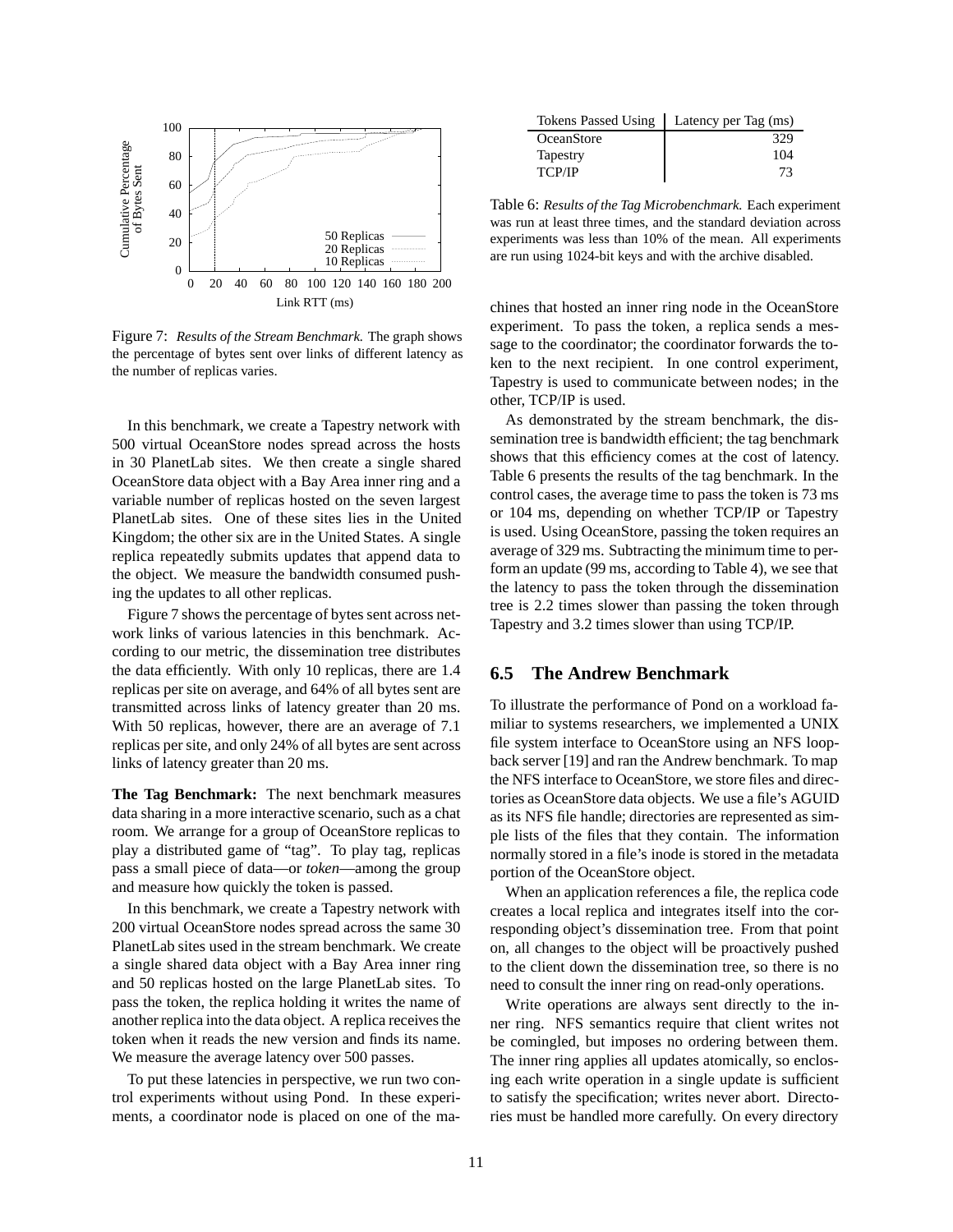|       | LAN   |            |      |            | WAN  |                   |
|-------|-------|------------|------|------------|------|-------------------|
|       | Linux | OceanStore |      | Linux      |      | <b>OceanStore</b> |
| Phase | NFS   | 512        | 1024 | <b>NFS</b> | 512  | 1024              |
|       | 0.0   | 1.9        | 4.3  | 0.9        | 2.8  | 6.6               |
| Н     | 0.3   | 11.0       | 24.0 | 9.4        | 16.8 | 40.4              |
| Ш     | 1.1   | 1.8        | 1.9  | 8.3        | 1.8  | 1.9               |
| IV    | 0.5   | 1.5        | 1.6  | 6.9        | 1.5  | 1.5               |
| v     | 2.6   | 21.0       | 42.2 | 21.5       | 32.0 | 70.0              |
| Total | 4.5   | 37 Z       | 73.9 |            | 54.9 |                   |

Table 7: *Results of the Andrew Benchmark.* All experiments are run with the archive disabled using 512 or 1024-bit keys, as indicated by the column headers. Times are in seconds, and each data point is an average over at least three trials. The standard deviation for all points was less than 7.5% of the mean.

change, we specify that the change only be applied if the directory has not changed since we last read it. This policy could theoretically lead to livelock, but we expect contention of directory modifications by users to be rare.

The benchmark results are shown in Table 7. In the LAN case, the Linux NFS server and the OceanStore inner ring run on our local cluster. In the WAN case, the Linux NFS server runs on the University of Washington PlanetLab site, while the inner ring runs on the UCB, Stanford, Intel Berkeley, and UW sites. As predicted by the microbenchmarks, OceanStore outperforms NFS in the wide area by a factor of 4.6 during the readintensive phases (III and IV) of the benchmark. Conversely, the write performance (phases I and II) is worse by as much as a factor of 7.3. This latter difference is due largely to the threshold signature operation rather than wide-area latencies; with 512-bit keys, OceanStore is no more than a factor of 3.1 slower than NFS. When writes are interspersed with reads and computation (phase V), OceanStore performs within a factor of 3.3 of NFS, even with large keys.

# **7 Related Work**

A number of distributed storage systems have preceded OceanStore; notable examples include [31, 13, 8]. More recently, as the unreliability of hosts in a distributed setting has been studied, Byzantine fault-tolerant services have become popular. FarSite [3] aims to build an enterprise-scale distributed file system, using Byzantine fault-tolerance for directories only. The ITTC project [40] and the COCA project [42] both build certificate authorities (CAs) using threshold signatures; the later combines this scheme with a quorum-based Byzantine fault-tolerant algorithm. The Fleet [16] persistent object system also uses a quorum-based algorithm.

Quorum-based Byzantine agreement requires less communication per replica than the state-machine based agreement used in OceanStore; however, it tolerates proportionally less faults. It was this tradeoff that led us to our architecture; we use primary-copy replication [10] to reduce communication costs, but implement the primary replica as a small set servers using state-machine Byzantine agreement to achieve fault tolerance.

In the same way that OceanStore is built atop Tapestry, a number of other peer-to-peer systems are constructing self-organizing storage on distributed routing protocols. The PAST project [28] is producing a globalscale storage system data using replication for durability. The cooperative file system (CFS) [7] also targets wide-area storage. We chose Tapestry for its locality properties; functionally, however, other routing protocols ([17, 18, 23, 27, 33]) could be used instead. Like OceanStore, both PAST and CFS provide probabilistic guarantees of performance and robustness; unlike OceanStore, however, they are not designed for write sharing. Ivy [21] is a fully peer-to-peer read-write file system built atop the CFS storage layer. Unlike OceanStore, it provides no single point of consistency for data objects; conflicting writes must be repaired at the application level. Similarly, Pangaea [29] provides only "eventual" consistency in the presence of conflicting writes. By supporting Bayou-style update semantics and having a single point of consistency per object, OceanStore is able to support higher degrees of consistency (including full ACID semantics) than Ivy or Pangaea; by distributing this single point through a Byzantine agreement protocol, OceanStore avoids losses of availability due to server failures.

Still other distributed storage systems use erasurecoding for durability. One of the earliest is Intermemory [9], a large-scale, distributed system that provides durable archival storage using erasure codes. The Pasis [41] system uses erasure-coding to provide durability and confidentiality in a distributed storage system. Pasis and Intermemory both focus on archival storage, rather than consistent write sharing. Mnemosyne [11] combines erasure-codes with client-directed refresh to achieve durability; clients rewrite data at a rate sufficient to guarantee the desired survival probability.

A final class of systems are also related to OceanStore by the techniques they use, if not in the focus of their design. Publius [15], the Freenet [6], and Eternity Service [1] all focus on preventing censorship of distributed data, each in their own way. Publius uses threshold cryptography to allow a host to store data without knowing its content, as a method of allowing deniability for the host's operators. Freenet also uses coding for deniability, and is built on a routing overlay similar in interface to Tapestry. Finally, the Eternity Service uses erasure coding to make censoring data beyond the resources of any one entity.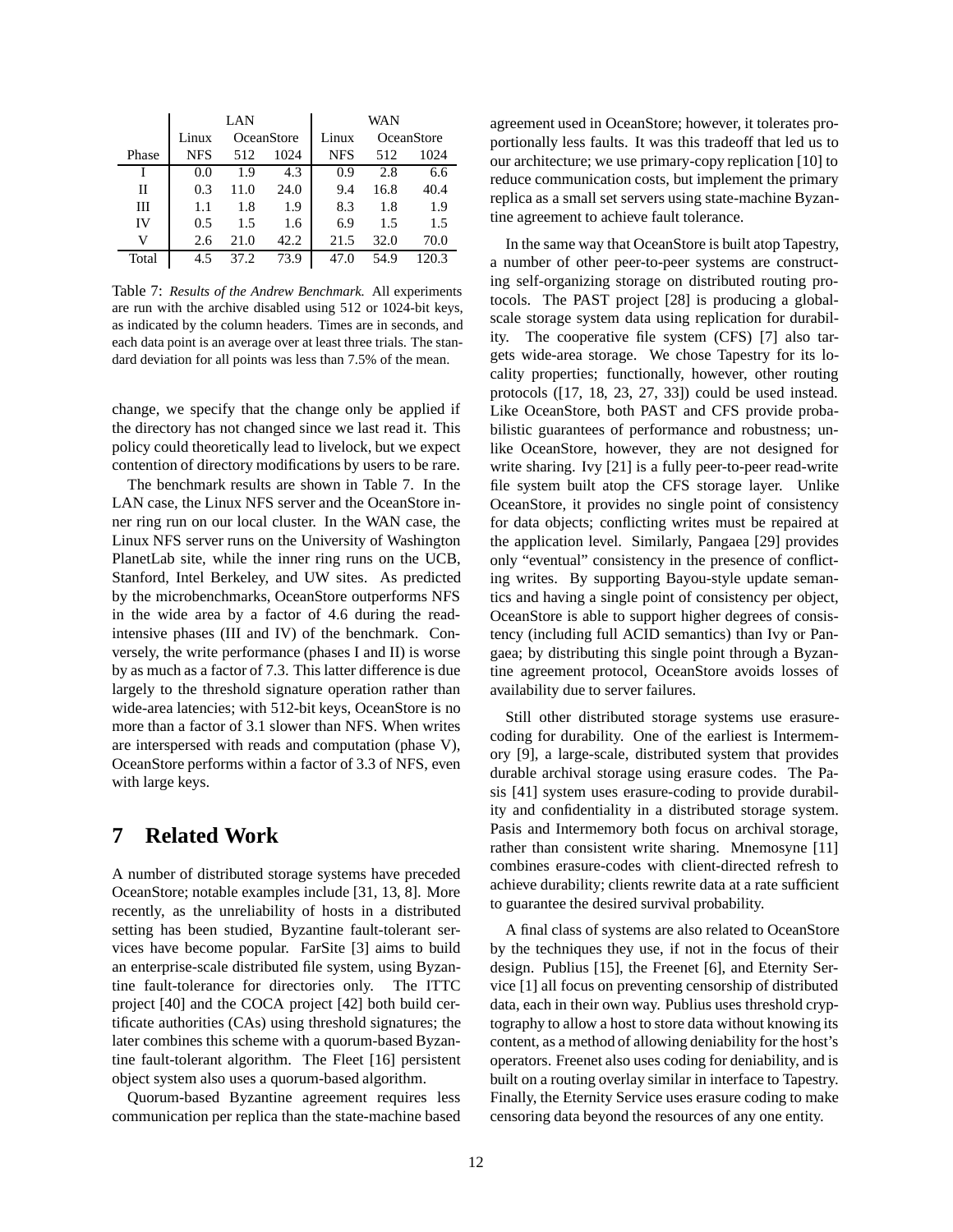# **8 Conclusions and Future Work**

We have described and characterized Pond, the OceanStore prototype. While many important challenges remain, this prototype is a working subset of the vision presented in the original OceanStore paper [14].

Building this prototype has refined our plans for future research. We initially feared that the increased latency of a distributed Byzantine agreement process might be prohibitive, a fear this work has relieved. Instead, threshold signatures have proven far more costly than we anticipated, requiring an order of magnitude more time to compute than regular public key signatures. We plan to spend significant time researching more efficient threshold schemes, or possibly even alternate methods for achieving the benefits they provide. Likewise, we plan to focus on improving the speed of generating erasureencoded fragments of archival data. Not discussed in this work is the overhead of virtualization. While the latency overhead of Tapestry has been examined before [24], quantifying the additional storage costs it imposes is a topic for future research.

Our future work should not focus entirely on performance, however. One interesting property of the current system is the self-maintaining algorithms it employs. Tapestry automatically builds an overlay network that efficiently finds network resources, and the dissemination tree self-organizes to keep replicas synchronized. The use of threshold signatures allows the inner ring to change its composition without affecting the rest of the system. We hope to make more aspects of the system self-maintaining in the future. For example, algorithms for predictive replica placement and efficient detection and repair of lost data [35] are vital for lowering the management costs of distributed storage systems like OceanStore.

Increased stability and fault-tolerance are also important if Pond is to become a research vehicle for even more interesting projects. Our work in benchmarking Tapestry and its peers [25] was started with the intention of improving the stability of the lowest layer of Pond. Moreover, network partitions are a problem for most overlay networks, and further research is needed to study the behavior of Tapestry under partition. As the stability of Tapestry improves, our focus will shift to higher layers of the system.

Finally, the OceanStore data model has proven expressive enough to support several interesting applications, including a UNIX file system with time travel, a distributed web cache, and an email application. Nonetheless, the developement of these applications has pointed out areas in which the OceanStore API could be improved; a more intuitive API will hopefully spur the developement of further OceanStore applications.

## **9 Availability**

The Pond source code and benchmarks are published under the BSD license and are freely available from http://oceanstore.cs.berkeley.edu.

### **10 Acknowledgements**

We would like thank IBM for providing the hardware in our cluster, and all of the groups that have contributed to PlanetLab. Without these two testbeds, this work would not have been possible. Brent Chun and Mike Howard were particularly helpful with our experiments. Anthony Joseph and Timothy Roscoe provided valuable input on the design and implementation of Pond. Jeremy Stribling's debugging skills were instrumental in bringing up large Tapestry networks. Finally, we are grateful to our anonymous reviewers and Frans Kaashoek, our paper's steward, whose comments and advice have greatly improved this work.

## **References**

- [1] R. Anderson. The eternity service. In *Proceedings of Pragocrypt*, 1996.
- [2] J. Bloemer et al. An XOR-based erasure-resilient coding scheme. Technical Report TR-95-048, The International Computer Science Institute, Berkeley, CA, 1995.
- [3] W. Bolosky, J. Douceur, D. Ely, and M. Theimer. Feasibility of a serverless distributed file system deployed on an existing set of desktop PCs. In *Proc. of Sigmetrics*, June 2000.
- [4] M. Castro and B. Liskov. Proactive recovery in a byzantine-fault-tolerant system. In *Proc. of OSDI*, 2000.
- [5] Y. Chen, R. Katz, and J. Kubiatowicz. SCAN: A dynamic, scalable, and efficient content distribution network. In *Proc. of International Conference on Pervasive Computing*, 2002.
- [6] I. Clark, O. Sandberg, B. Wiley, and T. Hong. Freenet: A distributed anonymous information storage and retrieval system. In *Proc. of the Workshop on Design Issues in Anonymity and Unobservability*, pages 311–320, Berkeley, CA, July 2000.
- [7] F. Dabek, M. F. Kaashoek, D. Karger, R. Morris, and I. Stoica. Wide-area cooperative storage with CFS. In *Proc. of ACM SOSP*, October 2001.
- [8] A. Demers et al. The Bayou architecture: Support for data sharing among mobile users. In *Proc. of IEEE Workshop on Mobile Computing Systems & Applications*, 1994.
- [9] A. Goldberg and P. Yianilos. Towards an archival intermemory. In *Proc. of IEEE ADL*, pages 147–156, April 1998.
- [10] J. Gray, P. Helland, P. O'Neil, and D. Shasha. The dangers of replication and a solution. In *Proc. of ACM SIGMOD Conf.*, June 1996.